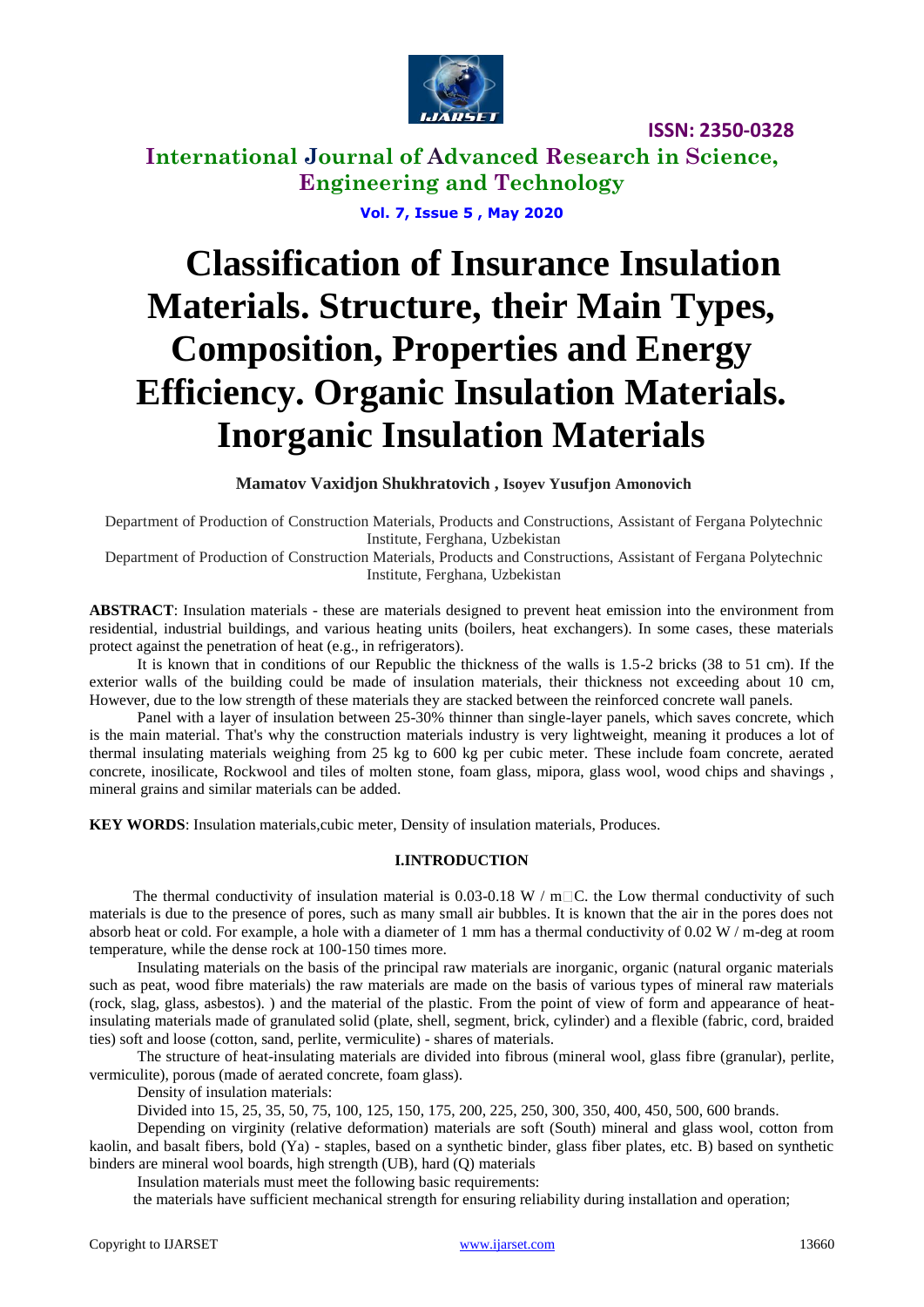

**ISSN: 2350-0328**

## **International Journal of Advanced Research in Science, Engineering and Technology**

### **Vol. 7, Issue 5 , May 2020**

the material does not rot and does not cause corrosion in rodents, i.e., has a strong biological resistance; the material does not decompose under the influence of gases, liquids, i.e. it is chemically stable;

the material must be dry and the least hygroscopic, as it begins to rot when wet, and its conductivity increases Inorganic insulation materials. Mineral cotton and items from it.

Mineral wool is a thermal insulation material composed of individual fibers that can be sireny of rock or metallurgical slag.

In the production of mineral-cotton raw material is a mixture of marl, shale, limestone, with clay soil and siliceous rocks, and slag (blast furnace slag often). to make the fiber.

Raw materials for production of mineral cotton are usually liquefied in shaft furnaces (cupola furnaces) height from 3 to 6 m and an internal diameter of 0.75-1.5 m. the Liquid flowing through the bottom hole of the furnace 20-30 mm breaks into small drops under the influence of steam flow or pressure of compressed air.After the formation of the fiber drops are stretched in the form of thin fibers with a diameter from 2 to 12 microns and a length of from 2 to 60 mm as they pass through the camera. The fibers fall to the floor of the chamber which consists of a conveyor moving at a certain speed. Formed on the conveyor belt cotton conveyor layer form; When the tape leaves the chamber, it passes through the pitchers and getting a little tighter.



Figure 1.1. Diagram of the device for production of mineral wool:

I - fuel tank; 2 steam boiler; 3— cupola furnace; 4 - nozzle; 5 - spinning camera; 6 - cotton on belt conveyor

The scheme machine from mineral cotton is shown in figure 63. In the process of production of mineral cotton, not all the liquid droplets are stretched and transformed into yarn; some of the droplets penetrate into the sock, silver and the like. Such suffixes are called "yo m b i" l a r. Jombi increase the average density and thermal conductivity of mineral wool, so the content of the mineral wool shall not exceed 25%.

Depending on the density of the mineral cotton is divided into 75, 100, 125 and 150 varieties. It's flammable, non-corrosive, has low hygroscopicity and low thermal conductivity - 0,04-0,05 W / (m  $\degree$  C).

Since mineral cotton is fragile when the deposition produces a lot of dust, so the cotton is granulated, i.e. converted into rounded pellets. They are used as hollow walls and partitions, as a filler of insulating material. Mineral cotton is itself a semi-finished product made of different insulating materials: Namath, fabric, palubicki and bikr, sinks, cement, and others.

The mineral fabric is a fabric, sheet or roll material made of mineral cotton, sewn on one or both sides with a thin thread covered with bituminous paper. The size of tissue: length 3000-5000, width 500 and 1000, thickness 50-100 m: (figure 17.2 a)

Produces 100 grades of fabrics (density) with thermal conductivity of 0.04 W / (m<sup>- $\circ$ </sup> C). Fabrics are used for insulation of residential and industrial buildings, technological equipment and pipelines.



Figure 1.2. Mineral wool

Plates of synthetic mineral wool on a mineral basis (Fig. 65, b) are made 900–900 mm long, 500–1000 mm wide and 40–100 mm thick. By density, the plates are divided into 50, 75, 125, 175, 200 and 300 grades. Their thermal conductivity is  $0.044 - 0.058$  W / (m.  $\degree$  C).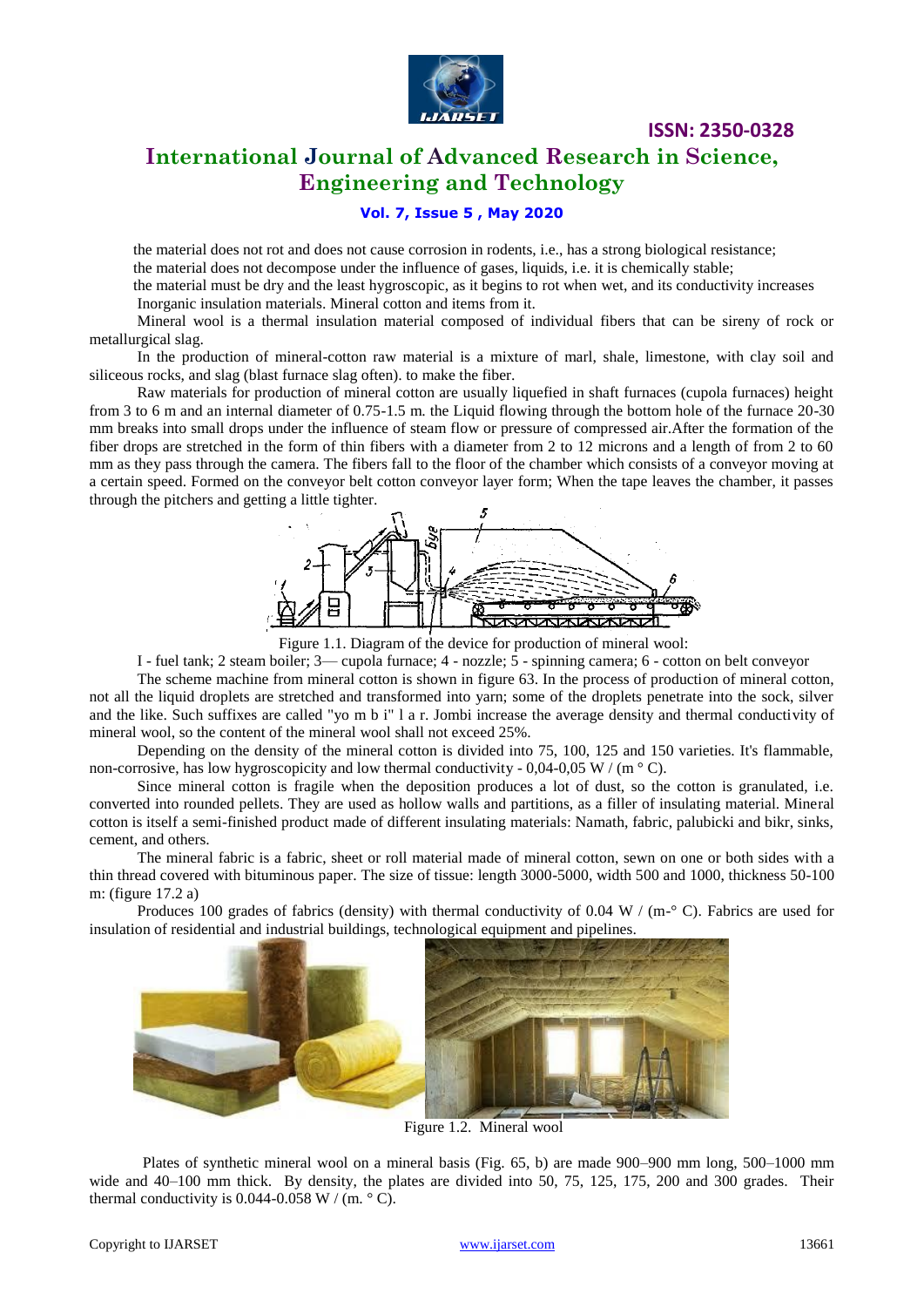

## **International Journal of Advanced Research in Science, Engineering and Technology**

**ISSN: 2350-0328**

## **Vol. 7, Issue 5 , May 2020**

Plates are used for thermal insulation of building structures, industrial equipment and pipelines.

Mineral wool slabs based on a bitumen binder are formed by mixing mineral wool fibers with a bitumen emulsion or paste, and then molding and drying the molded slabs. Mineral wool plates with a length of 1000-1500 and 2000 mm, a width of 500 and 1000 mm and a thickness of 40-100 mm. Depending on the density of the plate, they are divided into 200 and 250 grades. The thermal conductivity of the plates depends on the brand and is in the range of  $0.06 - 0.076$  W / (m,  $\degree$  C).

Mineral wool slabs based on bituminous binders are used for heating roofing and attic coatings, insulating walls of residential and industrial buildings, and also for insulating the surface of industrial equipment.

Mineral wool products - half-cylinders and cylinders - are widely used for insulation of pipelines (Fig. 66). Their physical and mechanical properties are similar to those of mineral wool boards.



Fig. 1.3 Mineral wool wire pipesthermal insulation.

1 first layer mats; 2 layers of the second mat.

2. Fiberglass and articles thereof

Fiberglass is a fibrous material made up of thin and flexible glass fibers. These threads are obtained from a mass of liquefied glass.

Glass fragments are made from glass fragments or raw materials used in the manufacture of ordinary glass: silica sand, calcium soda and sodium sulfate.

Glass fragments or raw mix are liquefied in glass bakery ovens. A small thread is then passed through the filters through a thin hole through the filters, which is wound around a rapidly rotating drum (filter method). This method allows you to get very long (up to several tens of kilometers) yarn with a thickness of 0.1 microns.



In a method for expanding (resting) a fiber, a short coarse fiber can be obtained by spraying a liquid with a stream of steam or hot gas of high pressure.

The laying method is also used to produce fiberglass.

With this method, the rod-rod is heated in a special candle (burner) until it is liquefied. When a glass droplet comes down, it drags a thin fiberglass and wraps it around a rotating drum.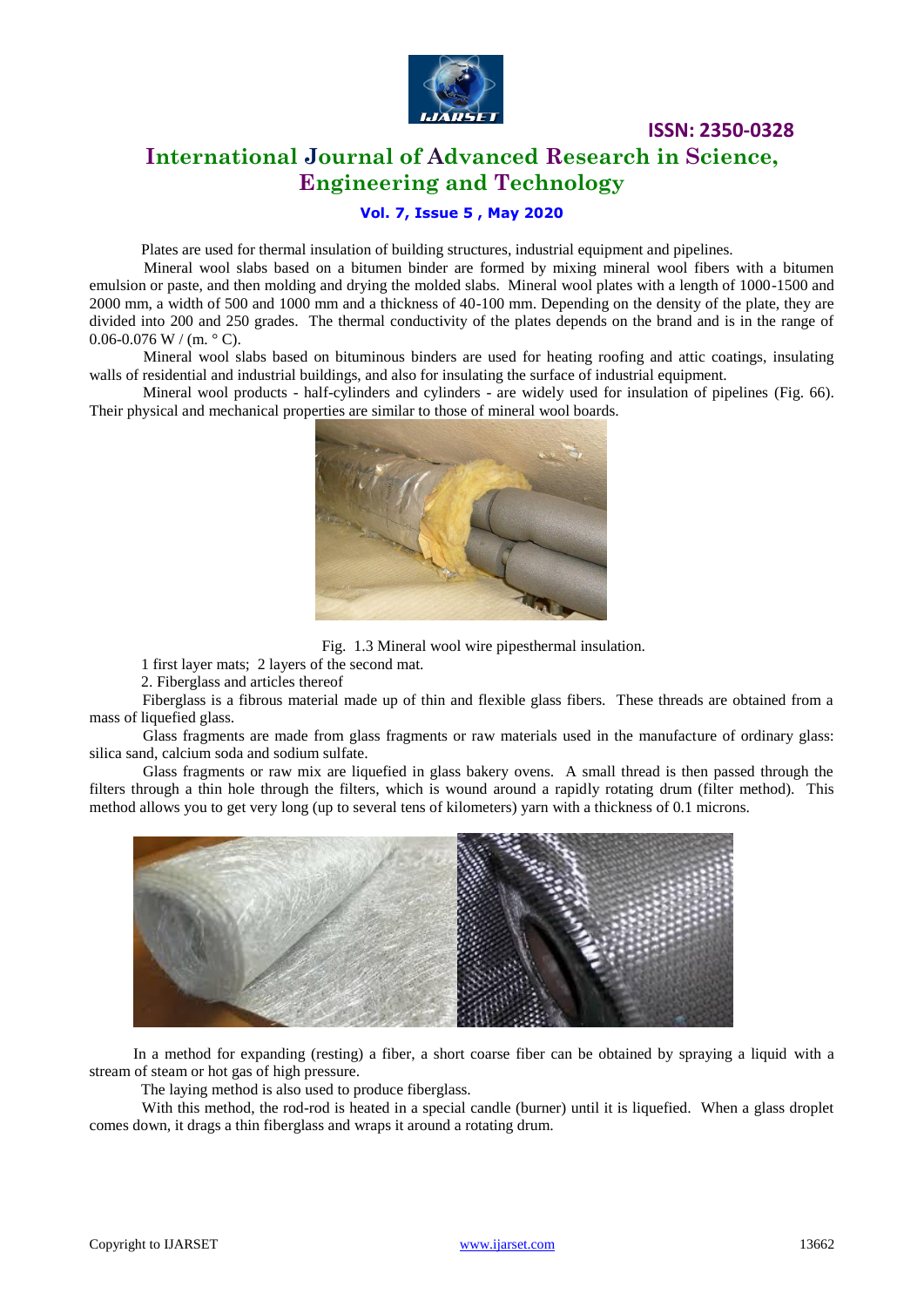

## **ISSN: 2350-0328 International Journal of Advanced Research in Science, Engineering and Technology**

## **Vol. 7, Issue 5 , May 2020**





Fig. 1.4 diagram of the receiving optical fiber by the method of rod billet.

Density of crushed wool is 130 kg / m3 thermal conductivity:  $0.041 \text{ W/m}$  ° C.

Fiberglass is much longer than mineral fiber. The optical fiber characterized by high chemical stability and low thermal conductivity.

Glass plate with excess heat conductivity  $0.04$ -0,005 W / m  $\degree$  C. Bed length 1000-3000 mm, width of 200-700 mm and a thickness of 10-50 mm. Strip with a length of 500-5000 mm, a width of 30-250 mm and a thickness of 10-50 mm. of the Frame are used for insulation of pipes and equipment with a diameter of 108 mm and strips are used for the insulation of pipes up to 108 mm. the pipes are made in two or one layer with the layers (Fig. 66). Each layer is mounted at a distance of 100-250 mm with retaining rings (depending on the width of the product).

Semi-rigid glass-fibre slabs based on synthetic binder glued to one or both sides with glass or without aluminum foil. The plates have a density greater than 75 kg / m3, thermal conductivity 0,047 W / m  $\degree$  C. Plate length 1000 mm, width 500-1500 mm and a thickness of 30-80 mm.

Fiberglass products are used not only as insulating material for building structures, industrial equipment and piping at temperatures up to 200 ° C, and for the insulation of industrial refrigerators and others.

Foam glass is non-porous insulating material. Foam glass, which is not mixed with the gasifier (crushed limestone) is the raw material for production of glassware (slabs, blocks). The mixture of raw materials charged into a shape and heated in a furnace to 900 ° C, where particles are liquefied and the gas generator is destroyed. Exhaust gases inflate the glass mass and upon cooling, become solid material with a porous structure.

Foam glass has valuable properties which distinguish it from other insulation materials: foam glass has a porosity of 80-95%, a pore size of 0.1-3 mm, a density of 200-600 kg / m3, heat conductivity is 0,09-0,14 W / m  $\degree$  C, the compressive strength of foamed glass is 2-6 MPa. In addition, foam glass is characterized by water resistance, frost resistance, non-flammable, absorbs sound, it is easy to cut and handle.Foam glass in the form of plates with a length of 500, 400 and a thickness of 70-140 mm for heating of walls, partitions, roofs and other building parts, and foamed glass in the form of half-cylinders, shells, and segments with a temperature of 300  $\degree$  C. is used for insulation of heating units and heating systems not exceeding. In addition, the foam is absorbent and disposable decorative material for auditoriums, cinemas and concert halls.Baked perlite is a highly porous material, mainly in the form of white grains, which is obtained by blowing it in a rotary or blast furnace at 900-1200  $\degree$  C to obtain natural perlite. During the cooking process, structurally bound water quickly evaporates from the stone, resulting in highly porous material. During baking, the volume of perlite can increase by 5-12 times or more.

The bulk density of swollen perlite with grains and fragments of 5-20 mm is 250-600 kg / m3, the density of pearlite sand is 100-500 kg / m3, the thermal conductivity is 0.07-0.08 W / m.m  $\degree$  C

Swollen perlite in the form of sand and small stones is used as a light filler in the manufacture of various thermal insulation products. Portland cement, plastic clay, water glass, petroleum bitumen, synthetic resins and others are used as binders. Products (plates, half cylinders, segments, etc.) have a density of 250-500 kg / m3 and a thermal conductivity of 0.05-0.2 W / (m.  $\degree$  C).

Inflated pearlite products are used in various industries depending on the heat resistance of the binders used in the manufacture of these products. For example, products based on cement binders or molten glass are used to insulate heated surfaces of factory furnaces, boilers, pipelines, etc., while products based on organic binders (bitumen, synthetic resins, etc.) are used for insulation. building structures and refrigerators. created for